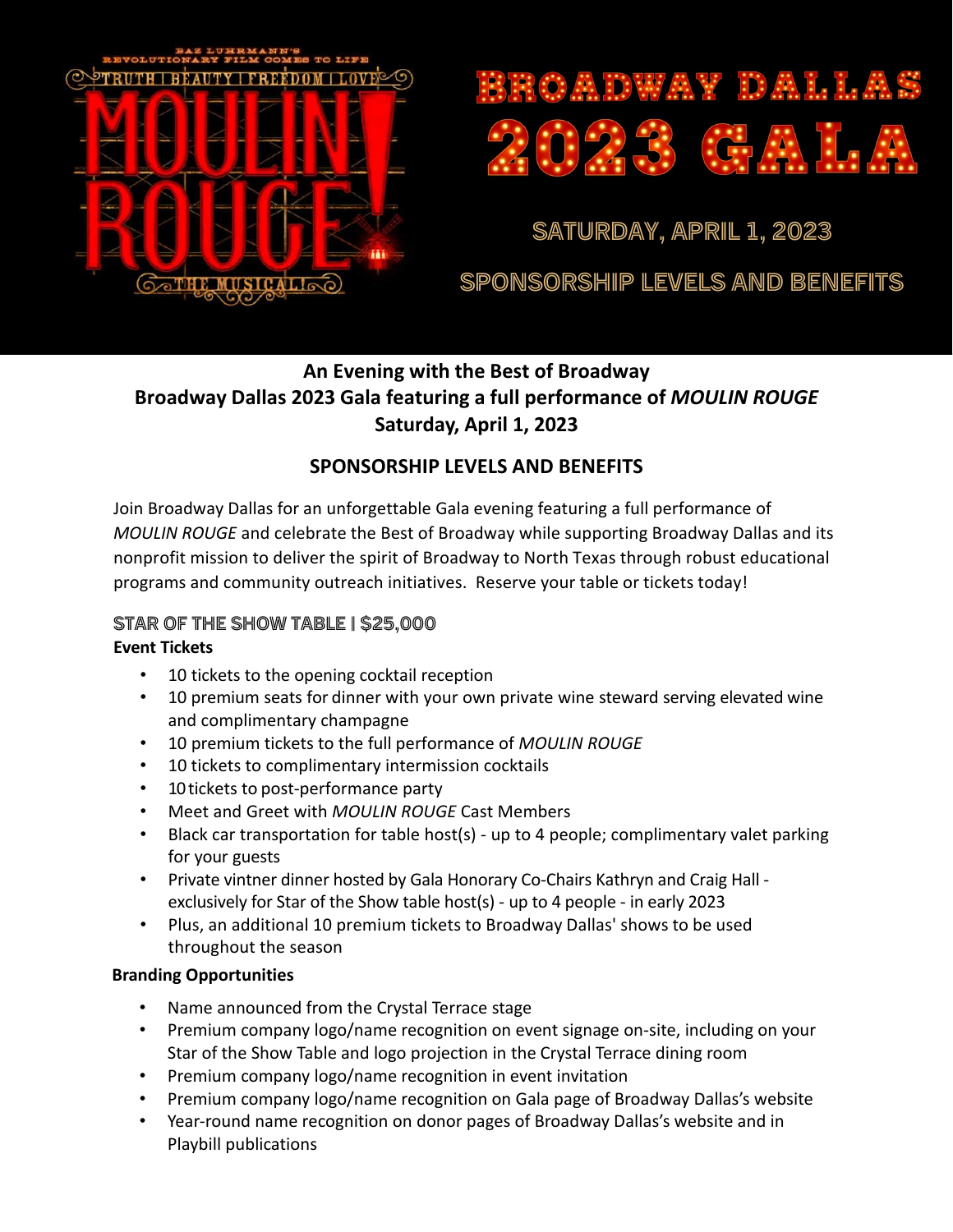#### **PRODUCER TABLE | \$15,000**

#### **Event Tickets**

- 10 tickets to the opening cocktail reception
- 10 preferred seats for dinner with elevated wine
- 10 preferred tickets to the full performance of *MOULIN ROUGE*
- 10 tickets to complimentary intermission cocktails
- 10 tickets to post-performance party
- Complimentary valet parking
- Plus, an additional 4 preferred tickets to Broadway Dallas' show of your choice to be used in the season

#### **Branding Opportunities**

- Preferred name recognition on-site event signage
- Preferred name recognition in event invitation
- Preferred name recognition on Gala page of Broadway Dallas's website
- Year-round name recognition on donor pages of Broadway Dallas's website and in Playbill publications

### **PATRON TICKET for the full gala evening| \$1,500** *(Payment in full due upon order)*

- 1 ticket to the opening cocktail reception
- 1 seat for dinner with elevated wine service
- 1 ticket to the full performance of *MOULIN ROUGE*
- 1 ticket to complimentary intermission cocktails
- 1 ticket to post-performance party
- Complimentary valet parking
- Year-round name recognition on donor pages of Broadway Dallas's website and in Playbill publications

#### **SHOW AND POST-PERFORMANCE PARTY TICKET**

- **PACKAGE FOR ONE**
- 1 ticket to the full performance of *MOULIN ROUGE*
- 1 ticket to post-performance party
- Complimentary valet parking
- **PACKAGE FOR TWO**
- 2 tickets to the full performance of *MOULIN ROUGE*
- 2tickets to post-performance party
- Complimentary valet parking

*Payment in full due upon order)*

*Payment in full due upon order)*